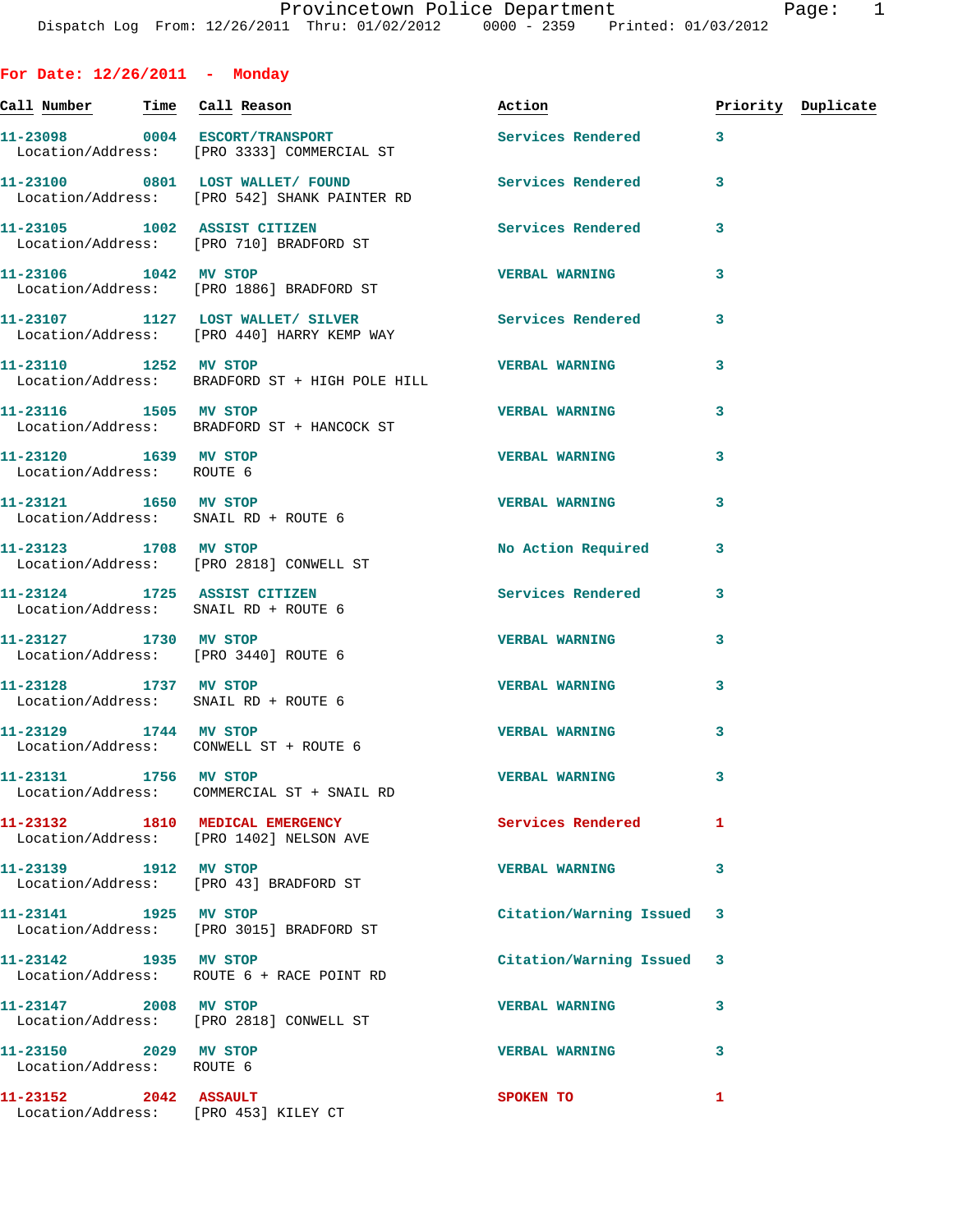|                                                    | Dispatch Log From: 12/26/2011 Thru: 01/02/2012   0000 - 2359   Printed: 01/03/2012                      | Provincetown Police Department Page: 2 |   |              |  |
|----------------------------------------------------|---------------------------------------------------------------------------------------------------------|----------------------------------------|---|--------------|--|
|                                                    |                                                                                                         |                                        |   |              |  |
|                                                    | 11-23153 2220 LOST PROPERTY No Action Required 3<br>Location/Address: [PRO 2716] COMMERCIAL ST          |                                        |   |              |  |
|                                                    | 11-23154 2220 FOUND CR. CARD/LOST DL No Action Required 3<br>Location/Address: [PRO 1992] COMMERCIAL ST |                                        |   |              |  |
|                                                    | 11-23157 2329 ASSIST AGENCY / MUTUAL AID No Action Required 3<br>Location/Address: [OT] BREWSTER PD     |                                        |   |              |  |
| For Date: $12/27/2011$ - Tuesday                   |                                                                                                         |                                        |   |              |  |
|                                                    | 11-23162 0019 ASSIST AGENCY / MUTUAL AID No Action Required 3<br>Location/Address: [TRU] TRURO/BREWSTER |                                        |   |              |  |
| 11-23161 0105 MV STOP                              | Location/Address: STANDISH ST + COMMERCIAL ST                                                           | No Action Required 3                   |   |              |  |
| Location/Address: OLD ANN PAGE WAY                 | 11-23167 0238 ALARM - FIRE                                                                              | No Action Required 1                   |   | $\mathbf{1}$ |  |
|                                                    | 11-23177 0707 COMPLAINT<br>Location/Address: [PRO 542] SHANK PAINTER RD                                 | <b>SPOKEN TO</b>                       | 3 |              |  |
| 11-23178 0709 MV STOP<br>Location/Address: ROUTE 6 |                                                                                                         | <b>VERBAL WARNING</b>                  | 3 |              |  |
|                                                    | 11-23179 0735 ASSIST CITIZEN<br>Location/Address: [PRO 1583] MONTELLO ST                                | No Action Required                     | 3 |              |  |
|                                                    | 11-23180 0801 TRAFFIC CONTROL<br>Location/Address: BRADFORD ST + KENDALL LN                             | Services Rendered 3                    |   |              |  |
| Location/Address: [PRO 891] CONWELL ST             | 11-23183 1002 MEDICAL EMERGENCY                                                                         | Transported to Hospital 1              |   |              |  |
|                                                    | 11-23184 1019 LOBBY TRAFFIC<br>Location/Address: [PRO 542] SHANK PAINTER RD                             | Services Rendered 3                    |   | 7            |  |
| 11-23189 1127 COMPLAINT                            | Location/Address: [PRO 3296] SHANK PAINTER RD                                                           | Services Rendered                      | 3 |              |  |
|                                                    | 11-23194 1204 REPOSSESS TRASH CAN<br>Location/Address: [PRO 948] HOLWAY AVE                             | Services Rendered 3                    |   |              |  |
|                                                    | 11-23196 1321 ASSIST CITIZEN<br>Location/Address: [PRO 542] SHANK PAINTER RD                            | Services Rendered                      | 3 |              |  |
| 11-23197 1419 MV STOP                              | Location/Address: ALDEN ST + BRADFORD ST                                                                | <b>VERBAL WARNING</b>                  | 3 |              |  |
| Location/Address: [PRO 1488] PEARL ST              | 11-23198    1441    SERVE SUMMONS                                                                       | Could Not Locate                       | 3 |              |  |
| 11-23199 1448 MV STOP                              | Location/Address: [PRO 43] BRADFORD ST                                                                  | <b>VERBAL WARNING</b>                  | 3 |              |  |
|                                                    | 11-23208 1728 MV STOP<br>Location/Address: [PRO 537] SHANK PAINTER RD                                   | <b>VERBAL WARNING</b>                  | 3 |              |  |
| 11-23209 1751 MV STOP                              | Location/Address: [PRO 437] FREEMAN ST                                                                  | VERBAL WARNING 3                       |   |              |  |
|                                                    | 11-23215 1910 MEDICAL EMERGENCY<br>Location/Address: [PRO 3371] GARFIELD ST                             | Transported to Hospital 1              |   |              |  |
| 11-23217 1924 MV STOP                              | Location/Address: ROUTE 6 + SHANK PAINTER RD                                                            | No Action Required 3                   |   |              |  |
| 11-23218 1931 MV STOP                              | Location/Address: [PRO 3440] ROUTE 6                                                                    | Citation/Warning Issued 3              |   |              |  |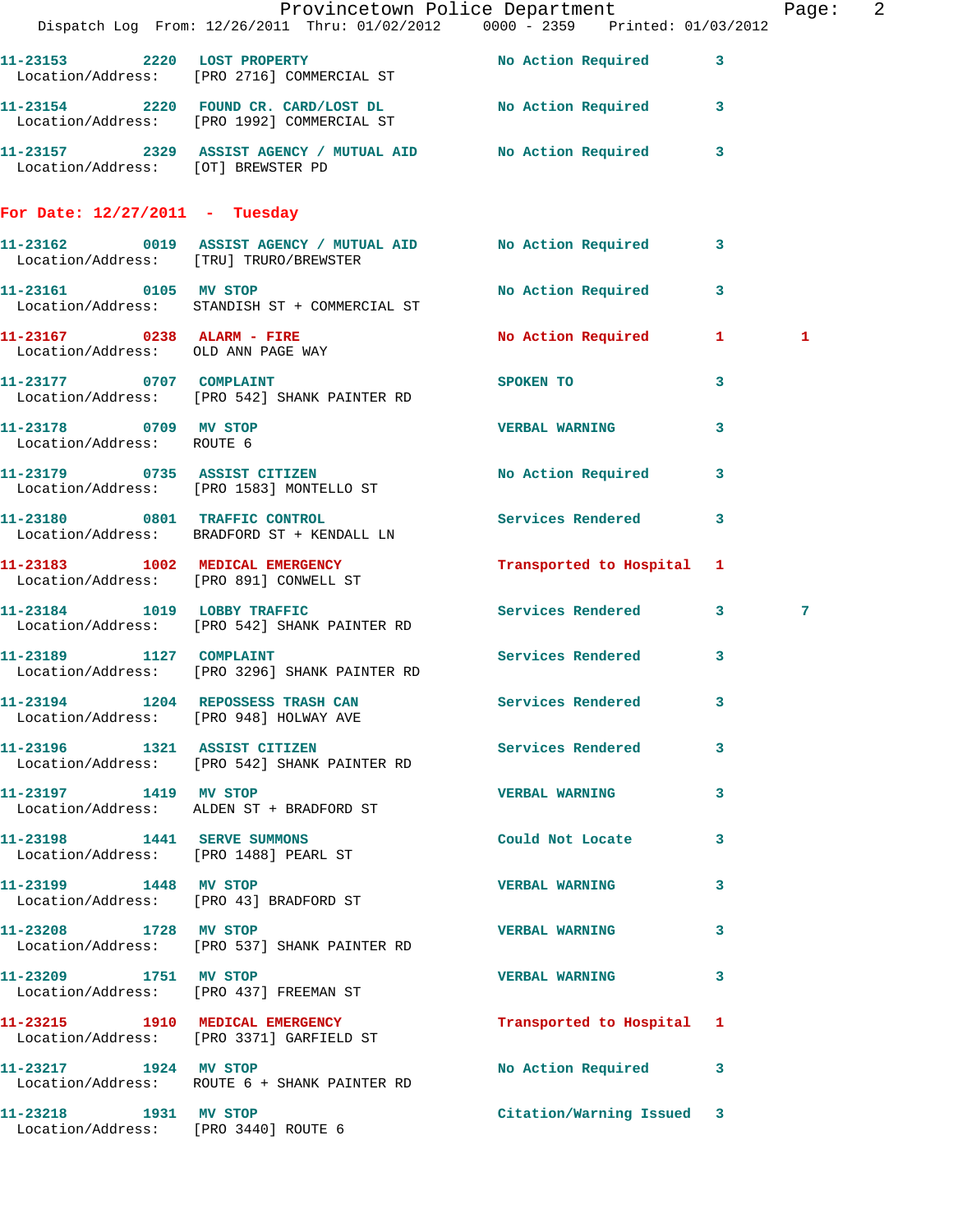| 1948<br>11-23220<br>Location/Address: ROUTE 6 + SNAIL RD | MV STOP                                                  | <b>VERBAL WARNING</b>   | 3 |
|----------------------------------------------------------|----------------------------------------------------------|-------------------------|---|
| 11-23223<br>2008<br>Location/Address:                    | MV STOP<br>ROUTE 6 + SNAIL RD                            | No Action Required      |   |
| 11-23224<br>2015<br>Location/Address: ROUTE 6 + SNAIL RD | MV STOP                                                  | <b>VERBAL WARNING</b>   | 3 |
| 11-23225<br>2107<br>Location/Address:                    | <b>COMPLAINT</b><br>MAYFLOWER AVE                        | Services Rendered       | 3 |
| 11-23229<br>2309<br>Location/Address:                    | ALARM -<br><b>GENERAL</b><br>[PRO 3296] SHANK PAINTER RD | False Alarm Weather (No |   |

## **For Date: 12/28/2011 - Wednesday**

| 11-23274 1234 ALARM - FIRE                                     |                                                                                   | No Action Required        | $\mathbf{1}$            |
|----------------------------------------------------------------|-----------------------------------------------------------------------------------|---------------------------|-------------------------|
| 11-23272 1228 MV STOP                                          | Location/Address: HOWLAND ST + WILLOW DR                                          | <b>VERBAL WARNING</b>     | $\mathbf{3}$            |
| 11-23267 1141 MV STOP                                          | Location/Address: BRADFORD ST + GOSNOLD ST                                        | <b>VERBAL WARNING</b>     | $\mathbf{3}$            |
| 11-23264 1106 ASSIST CITIZEN                                   | Location/Address: [PRO 710] BRADFORD ST                                           | <b>SPOKEN TO</b>          | $\mathbf{3}$            |
| 11-23263 1056 ASSIST CITIZEN                                   | Location/Address: [PRO 1437] TREMONT ST                                           | <b>Services Rendered</b>  | $\overline{\mathbf{3}}$ |
| 11-23262 1051 ASSIST CITIZEN                                   | Location/Address: [PRO 366] COMMERCIAL ST                                         | <b>Services Rendered</b>  | $\mathbf{3}$            |
| 11-23260 1035 MV STOP                                          | Location/Address: [PRO 539] SHANK PAINTER RD                                      | <b>VERBAL WARNING</b>     | $\mathbf{3}$            |
| 11-23258 1010 MV STOP<br>Location/Address: SHANKPAINTER RD     |                                                                                   | <b>No Action Required</b> | $\mathbf{3}$            |
| 11-23257 1000 MV STOP                                          | Location/Address: [PRO 2577] BRADFORD ST                                          | <b>VERBAL WARNING</b>     | $\mathbf{3}$            |
| 11-23255 0951 LOST CELL PHONE                                  | Location/Address: [PRO 542] SHANK PAINTER RD                                      | Services Rendered         | $\mathbf{3}$            |
| 11-23251 0735 TRAFFIC CONTROL<br>Location/Address: BRADFORD ST |                                                                                   | No Action Required        | $\mathbf{3}$            |
| 11-23250 0725 MV STOP                                          | Location/Address: BRADFORD ST + WEST VINE ST                                      | <b>VERBAL WARNING</b>     | $\overline{\mathbf{3}}$ |
| 11-23249 0708 MV STOP<br>Location/Address: ROUTE 6             |                                                                                   | <b>VERBAL WARNING</b>     | 3                       |
| 11-23245 0658 ASSIST CITIZEN<br>Location/Address: CONWELL ST   |                                                                                   | Services Rendered         | $\mathbf{3}$            |
|                                                                | 11-23240 0255 ASSIST AGENCY / H/M<br>Location/Address: [PRO 2543] MACMILLAN WHARF | <b>Services Rendered</b>  | $\mathbf{3}$            |
| 11-23237 0118 ALARM - GENERAL                                  | Location/Address: [PRO 3296] SHANK PAINTER RD                                     | False Alarm               | $\mathbf{1}$            |
| 11-23234 0048 MV STOP<br>Location/Address: STANDISH ST         |                                                                                   | <b>VERBAL WARNING</b>     | $\mathbf{3}$            |
|                                                                | 11-23230 0015 ALARM - GENERAL<br>Location/Address: [PRO 539] SHANK PAINTER RD     | False Alarm               | $\mathbf{1}$            |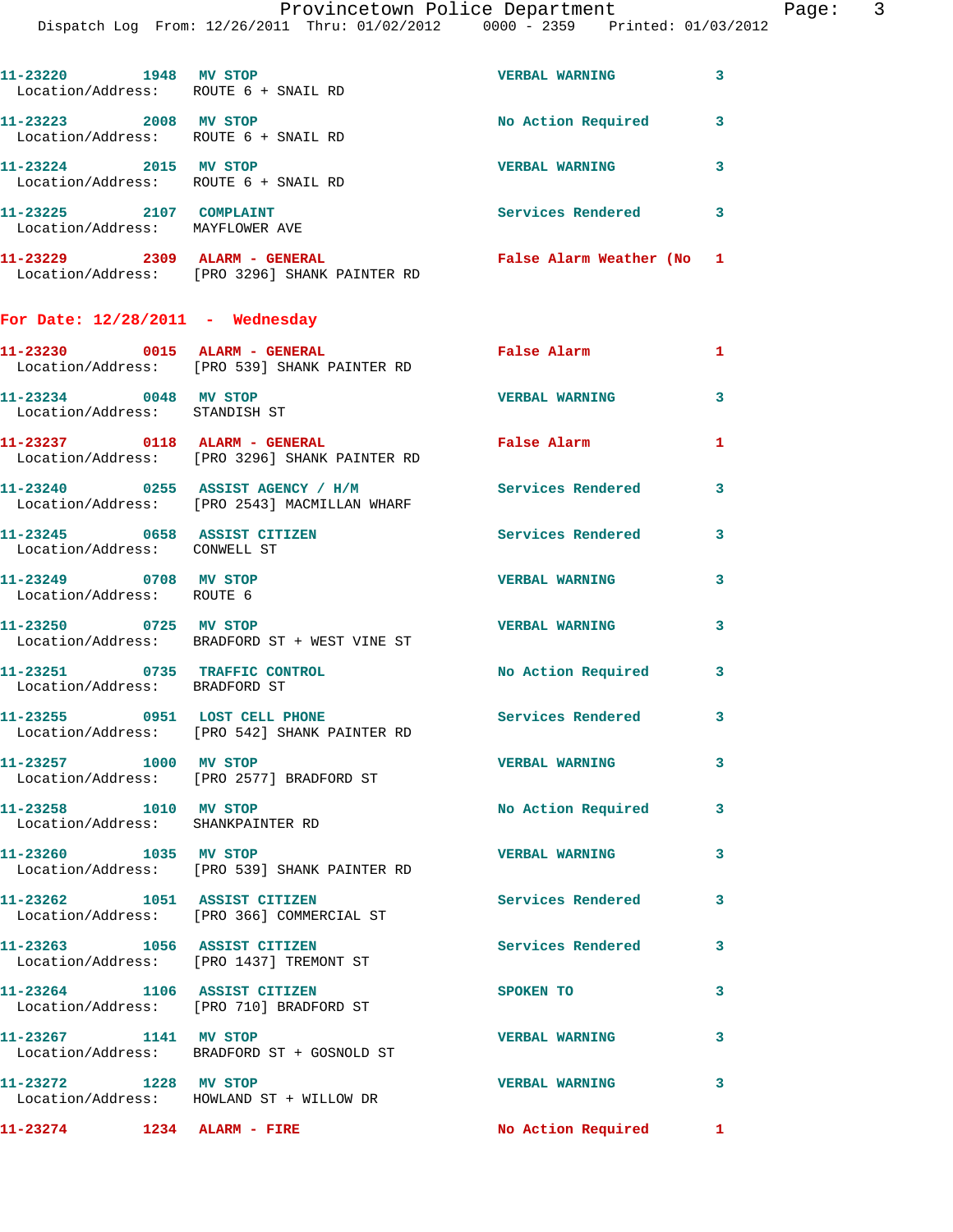|                                                    | Provincetown Police Department<br>Dispatch Log From: 12/26/2011 Thru: 01/02/2012 0000 - 2359 Printed: 01/03/2012 |                            |                | Page:  4 |  |
|----------------------------------------------------|------------------------------------------------------------------------------------------------------------------|----------------------------|----------------|----------|--|
|                                                    | Location/Address: [PRO 569] WINSLOW ST                                                                           |                            |                |          |  |
| 11-23276 1303 MV STOP                              | Location/Address: BRADFORD ST + WEBSTER AVE                                                                      | <b>VERBAL WARNING 3</b>    |                |          |  |
|                                                    | 11-23279 1318 ASSIST CITIZEN<br>Location/Address: [PRO 2206] COMMERCIAL ST                                       | Services Rendered 3        |                |          |  |
|                                                    | 11-23281 1347 ALARM - FIRE<br>Location/Address: [PRO 488] MAYFLOWER AVE                                          | No Action Required 1       |                |          |  |
|                                                    | 11-23284 1443 ASSIST CITIZEN<br>Location/Address: [PRO 542] SHANK PAINTER RD                                     | Services Rendered 3        |                |          |  |
| 11-23289 1508 MV STOP                              | Location/Address: BRADFORD ST + HOWLAND ST                                                                       | <b>VERBAL WARNING</b>      | $\mathbf{3}$   |          |  |
|                                                    | 11-23297 2116 SUSPICIOUS ACTIVITY<br>Location/Address: [PRO 3430] COMMERCIAL ST                                  | Could Not Locate           | $\mathbf{2}$   |          |  |
| Location/Address: ROUTE 6 + SNAIL RD               | 11-23299 2207 MV STOP                                                                                            | <b>VERBAL WARNING</b>      | 3              |          |  |
| For Date: $12/29/2011$ - Thursday                  |                                                                                                                  |                            |                |          |  |
|                                                    | 11-23305 0100 MEDICAL EMERGENCY PATIENT REFUSAL<br>Location/Address: [PRO 94] BRADFORD ST + STANDISH ST          |                            | $\mathbf{1}$   |          |  |
| Location/Address: CONWELL ST                       | 11-23313 0622 MEDICAL EMERGENCY PATIENT REFUSAL 1                                                                |                            |                |          |  |
| 11-23317 0700 MV STOP<br>Location/Address: ROUTE 6 |                                                                                                                  | <b>VERBAL WARNING</b>      | 3              |          |  |
| Location/Address: BRADFORD ST                      | 11-23320 0734 TRAFFIC CONTROL No Action Required 3                                                               |                            |                |          |  |
| Location/Address: [PRO 3287] ROUTE 6               | 11-23322 0752 SUSPICIOUS ACTIVITY Services Rendered                                                              |                            | $\overline{2}$ |          |  |
|                                                    | 11-23323 0840 ALARM - GENERAL<br>Location/Address: [PRO 2989] COMMERCIAL ST                                      | False Alarm                | 1              |          |  |
|                                                    | 11-23325 0917 SPEED DOLLY ASSIGNMENT<br>Location/Address: [PRO 2483] COMMERCIAL ST                               | Services Rendered          | 3              |          |  |
|                                                    | 11-23326 0954 ASSIST CITIZEN<br>Location/Address: [PRO 710] BRADFORD ST                                          | Services Rendered          | 3              |          |  |
|                                                    | 11-23327 1003 LARCENY / FORGERY / FRAUD<br>Location/Address: [PRO 542] SHANK PAINTER RD                          | Services Rendered          | $\mathbf{2}$   |          |  |
|                                                    | 11-23329 1030 MEDICAL EMERGENCY<br>Location/Address: [PRO 991] MECHANIC ST                                       | Transported to Hospital 1  |                |          |  |
|                                                    | 11-23333 1106 MV VS PEDESTRIAN<br>Location/Address: [PRO 3004] BRADFORD ST                                       | Services Rendered          | $\mathbf{1}$   |          |  |
|                                                    | 11-23337 1301 MEDICAL EMERGENCY<br>Location/Address: [PRO 3258] BRADFORD ST                                      | Transported to Hospital 1  |                |          |  |
|                                                    | 11-23339 1423 LOST/FOUND PROPERTY<br>Location/Address: [PRO 542] SHANK PAINTER RD                                | Services Rendered 3        |                |          |  |
|                                                    | 11-23341 1538 FOUND BACK PACK<br>Location/Address: [PRO 542] SHANK PAINTER RD                                    | Services Rendered 3        |                |          |  |
|                                                    | 11-23343 1643 SUSPICIOUS ACTIVITY<br>Location/Address: [PRO 766] BRADFORD ST                                     | BLDG/PROP Checked/Secure 2 |                | 1        |  |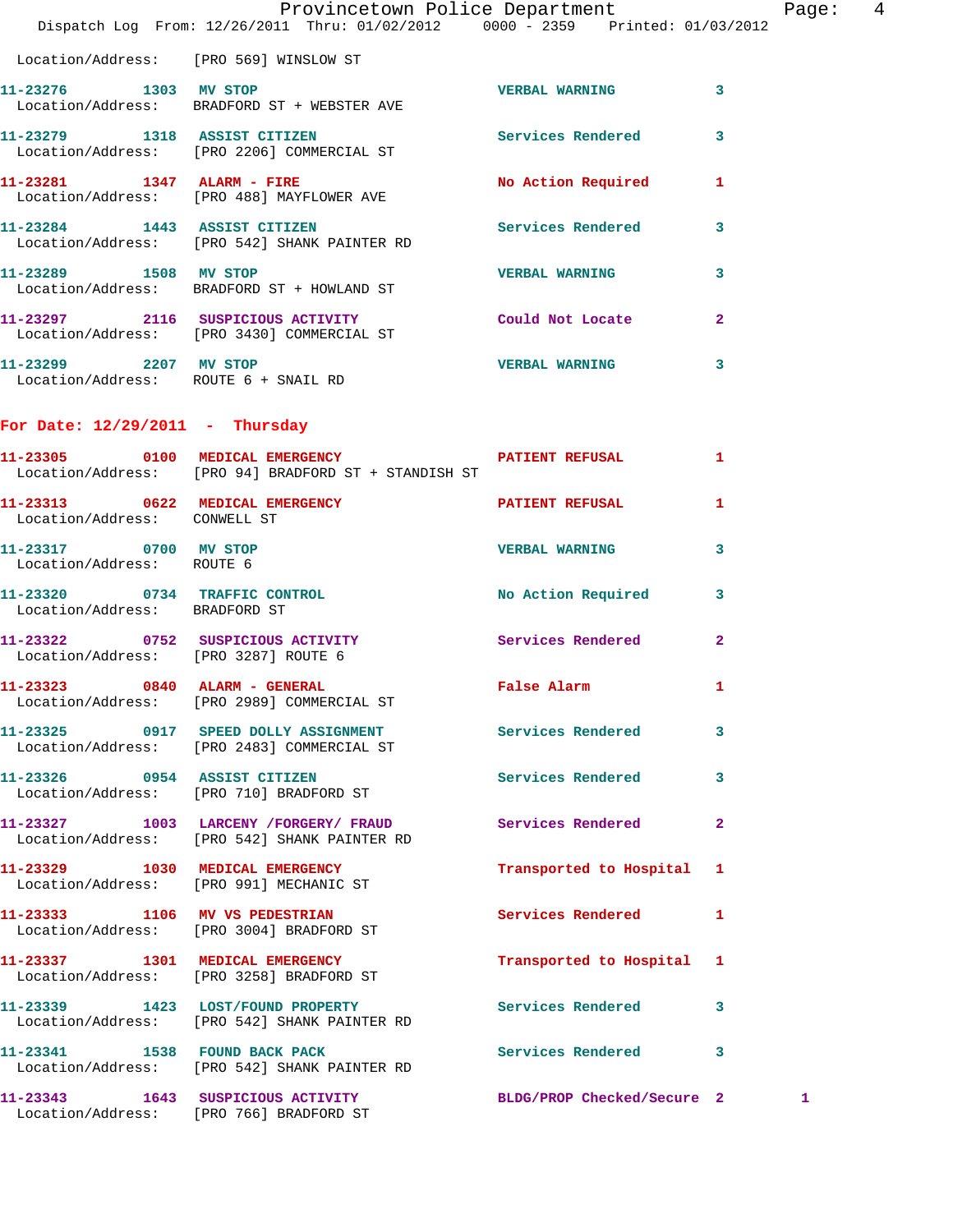|      | Page: | 5 |
|------|-------|---|
| 2012 |       |   |

|                                                        | Provincetown Police Department<br>Dispatch Log From: 12/26/2011 Thru: 01/02/2012 0000 - 2359 Printed: 01/03/2012 |                           |   | Pag            |
|--------------------------------------------------------|------------------------------------------------------------------------------------------------------------------|---------------------------|---|----------------|
|                                                        | 11-23348 1814 MV STOP<br>Location/Address: COURT ST + BRADFORD ST                                                | <b>VERBAL WARNING</b>     | 3 |                |
|                                                        | 11-23351 1836 MV STOP<br>Location/Address: CONANT ST + BRADFORD ST                                               | <b>VERBAL WARNING</b>     | 3 |                |
|                                                        | 11-23352 1908 ASSIST CITIZEN Services Rendered<br>Location/Address: [PRO 542] SHANK PAINTER RD                   |                           | 3 |                |
|                                                        | 11-23355 1933 MEDICAL EMERGENCY<br>Location/Address: [PRO 2647] SHANK PAINTER RD                                 | Transported to Hospital 1 |   |                |
| 11-23359 2036 MV STOP                                  | Location/Address: ROUTE 6 + SNAIL RD                                                                             | <b>VERBAL WARNING</b>     | 3 |                |
| 11-23361 2052 MV STOP                                  | Location/Address: BRADFORD ST + JOHNSON ST                                                                       | <b>VERBAL WARNING</b>     | 3 |                |
| 11-23362 2103 MV STOP                                  | Location/Address: MILLER HILL RD + BRADFORD ST                                                                   | <b>VERBAL WARNING</b>     | 3 |                |
| 11-23363 2106 MV STOP                                  | Location/Address: GOSNOLD ST + BRADFORD ST                                                                       | <b>VERBAL WARNING</b>     | 3 |                |
| 11-23364 2109 MV STOP<br>Location/Address: BRADFORD ST |                                                                                                                  | <b>VERBAL WARNING</b>     | 3 |                |
|                                                        | 11-23369 2249 SPEED DOLLY ASSIGNMENT Services Rendered<br>Location/Address: [PRO 542] SHANK PAINTER RD           |                           | 3 |                |
|                                                        | 11-23372 2313 MEDICAL EMERGENCY<br>Location/Address: [PRO 3430] COMMERCIAL ST                                    | Transported to Hospital 1 |   |                |
| For Date: $12/30/2011$ - Friday                        |                                                                                                                  |                           |   |                |
|                                                        | 11-23379 0054 MV STOP<br>Location/Address: [PRO 2564] COMMERCIAL ST                                              | <b>VERBAL WARNING</b>     | 3 |                |
|                                                        | 11-23382 0208 ASSIST CITIZEN<br>Location/Address: [PRO 3222] ALDEN ST                                            | Services Rendered         | 3 |                |
|                                                        | 11-23396 0911 FUNERAL ESCORT<br>Location/Address: [PRO 512] PRINCE ST                                            | Services Rendered         | 3 |                |
|                                                        | 11-23398 0930 ASSIST CITIZEN<br>Location/Address: [PRO 710] BRADFORD ST                                          | Services Rendered         | 3 |                |
|                                                        | 11-23399 0932 MEDICAL EMERGENCY<br>Location/Address: [PRO 1742] CONWELL ST                                       | Transported to Hospital 1 |   |                |
| 11-23401 1021 MV STOP                                  | Location/Address: BRADFORD ST + STANDISH AVE                                                                     | <b>VERBAL WARNING</b>     | 3 |                |
|                                                        | 11-23405 1103 ASSIST AGENCY / MUTUAL AID Services Rendered<br>Location/Address: [PRO 542] SHANK PAINTER RD       |                           | 3 | $\overline{4}$ |
|                                                        | 11-23407 1158 MEDICAL EMERGENCY<br>Location/Address: [PRO 1120] THISTLEMORE RD                                   | <b>Services Rendered</b>  | 1 |                |
|                                                        | 11-23410 1241 MV STOP<br>Location/Address: [PRO 527] RYDER ST EXT                                                | <b>VERBAL WARNING</b>     | 3 |                |
| 11-23411 1249 COMPLAINT                                | Location/Address: [PRO 542] SHANK PAINTER RD                                                                     | Services Rendered         | 3 |                |
|                                                        | 11-23413 1255 MV STOP<br>Location/Address: BRADFORD ST + RYDER ST                                                | <b>VERBAL WARNING</b>     | 3 |                |
|                                                        | 11-23421 1337 ASSIST CITIZEN<br>Location/Address: [PRO 2746] BRADFORD ST                                         | Services Rendered         | 3 |                |
|                                                        |                                                                                                                  |                           |   |                |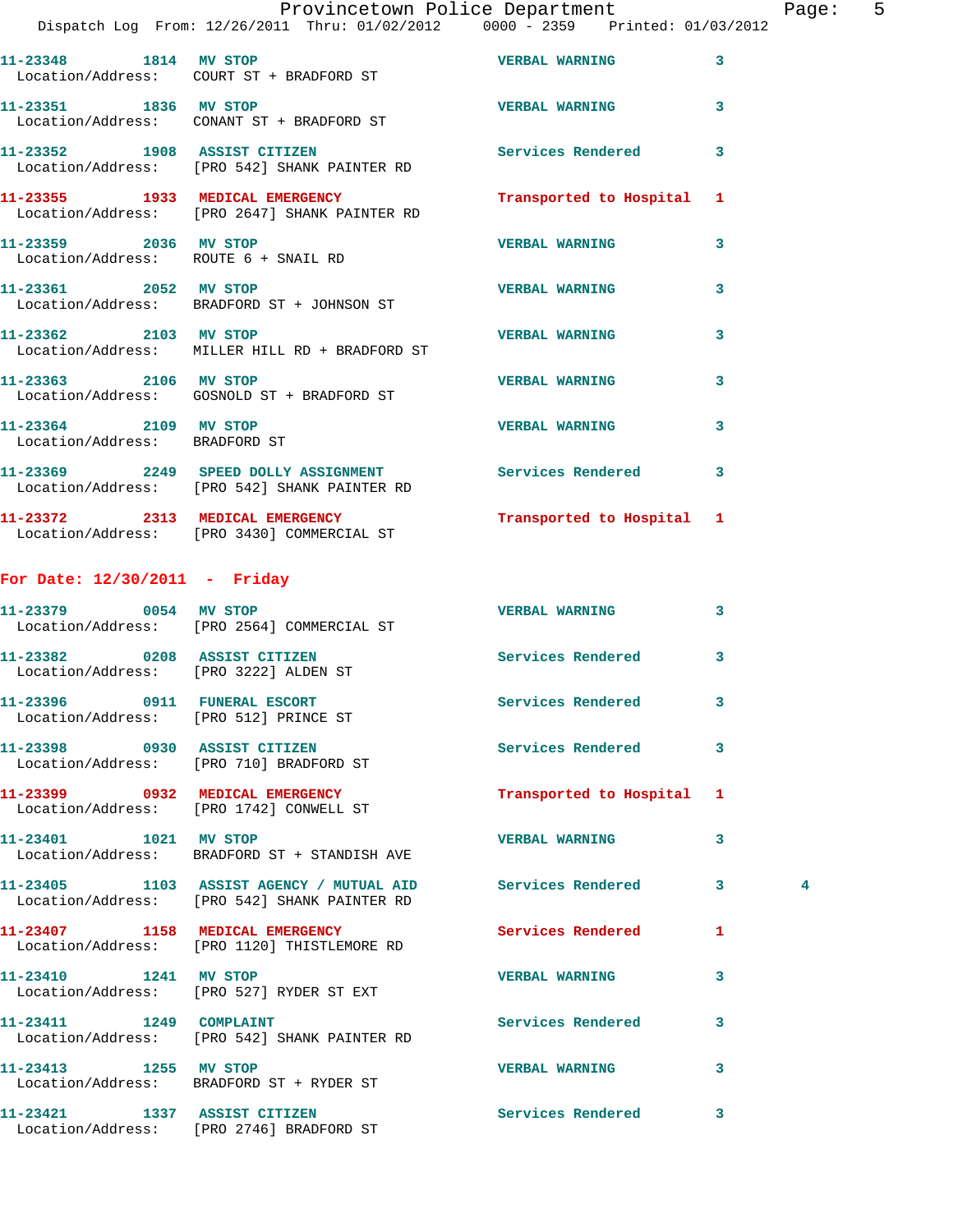Dispatch Log From: 12/26/2011 Thru: 01/02/2012 0000 - 2359 Printed: 01/03/2012

| 11-23423 1426 MV STOP                                                   | Location/Address: [PRO 3317] BRADFORD ST + ALDEN ST                                                        | <b>VERBAL WARNING</b>     | 3              |   |
|-------------------------------------------------------------------------|------------------------------------------------------------------------------------------------------------|---------------------------|----------------|---|
|                                                                         | 11-23426 1435 SUSPICIOUS ACTIVITY Services Rendered<br>Location/Address: [PRO 542] SHANK PAINTER RD        |                           | $\overline{2}$ |   |
|                                                                         | 11-23428 1449 FOUND JEEP KEY<br>Location/Address: [PRO 542] SHANK PAINTER RD                               | Services Rendered         | 3              |   |
| 11-23430 1511 MV STOP                                                   | Location/Address: BRADFORD ST + STANDISH ST                                                                | <b>VERBAL WARNING</b>     | 3              |   |
|                                                                         | 11-23432 1600 SUSPICIOUS ACTIVITY<br>Location/Address: [PRO 569] WINSLOW ST                                | Services Rendered         | $\overline{2}$ |   |
| 11-23433 1612 MV STOP                                                   | Location/Address: PRINCE ST + BRADFORD ST                                                                  | <b>VERBAL WARNING</b>     | 3              |   |
|                                                                         | 11-23435 1629 LARCENY / FORGERY / FRAUD<br>Location/Address: [PRO 1997] COMMERCIAL ST                      | Services Rendered         | $\overline{a}$ |   |
|                                                                         | 11-23436 1658 MV STOP<br>Location/Address: BRADFORD ST + BANGS ST                                          | <b>VERBAL WARNING</b>     | 3              |   |
| 11-23438 1710 MV STOP                                                   | Location/Address: BRADFORD ST + DYER ST                                                                    | <b>VERBAL WARNING</b>     | 3              |   |
| Location/Address: ROUTE 6 + SNAIL RD                                    | 11-23439 1714 SUSPICIOUS ACTIVITY                                                                          | Services Rendered         | $\mathbf{2}$   |   |
| 11-23440 1742 MV STOP                                                   | Location/Address: [PRO 399] COMMERCIAL ST                                                                  | <b>VERBAL WARNING</b>     | 3              |   |
| 11-23444 1816 MV STOP                                                   | Location/Address: [PRO 2513] ROUTE 6 + SNAIL RD                                                            | <b>VERBAL WARNING</b>     | 3              |   |
| 11-23445 1826 MV STOP                                                   | Location/Address: [PRO 2577] BRADFORD ST                                                                   | <b>VERBAL WARNING</b>     | 3              |   |
| Location/Address: [PRO 43] BRADFORD ST                                  | 11-23447 1840 SUSPICIOUS ACTIVITY/UNFOUNDED No Action Required                                             |                           | $\overline{2}$ |   |
| 11-23453 2018 DISTURBANCE<br>Location/Address: [PRO 453] KILEY CT       | Refer To $P/C:$ 11-272-AR                                                                                  | Protective Custody        | 1              |   |
| 11-23455 2126 MV STOP<br>Location/Address: ROUTE 6                      |                                                                                                            | <b>VERBAL WARNING</b>     | 3              |   |
|                                                                         | 11-23470 2350 LARCENY / FORGERY / FRAUD No Action Required<br>Location/Address: [PRO 542] SHANK PAINTER RD |                           | $\overline{a}$ |   |
| For Date: $12/31/2011$ - Saturday                                       |                                                                                                            |                           |                |   |
| 11-23476 0113 MV STOP<br>Location/Address: [PRO 43] BRADFORD ST         |                                                                                                            | <b>VERBAL WARNING</b>     | 3              |   |
| 11-23477 0116 MV STOP                                                   | Location/Address: RYDER ST + BRADFORD ST                                                                   | Citation/Warning Issued   | 3              |   |
| 11-23478 0122 MV STOP                                                   | Location/Address: [PRO 25] BRADFORD ST                                                                     | <b>VERBAL WARNING</b>     | 3              |   |
| 11-23482 0421 TRAFFIC CONTROL<br>Location/Address: ROUTE 6 + CONWELL ST |                                                                                                            | Taken/Referred to Other 3 |                | 1 |

**11-23485 0532 ASSIST CITIZEN Services Rendered 3**  Location/Address: COMMERCIAL ST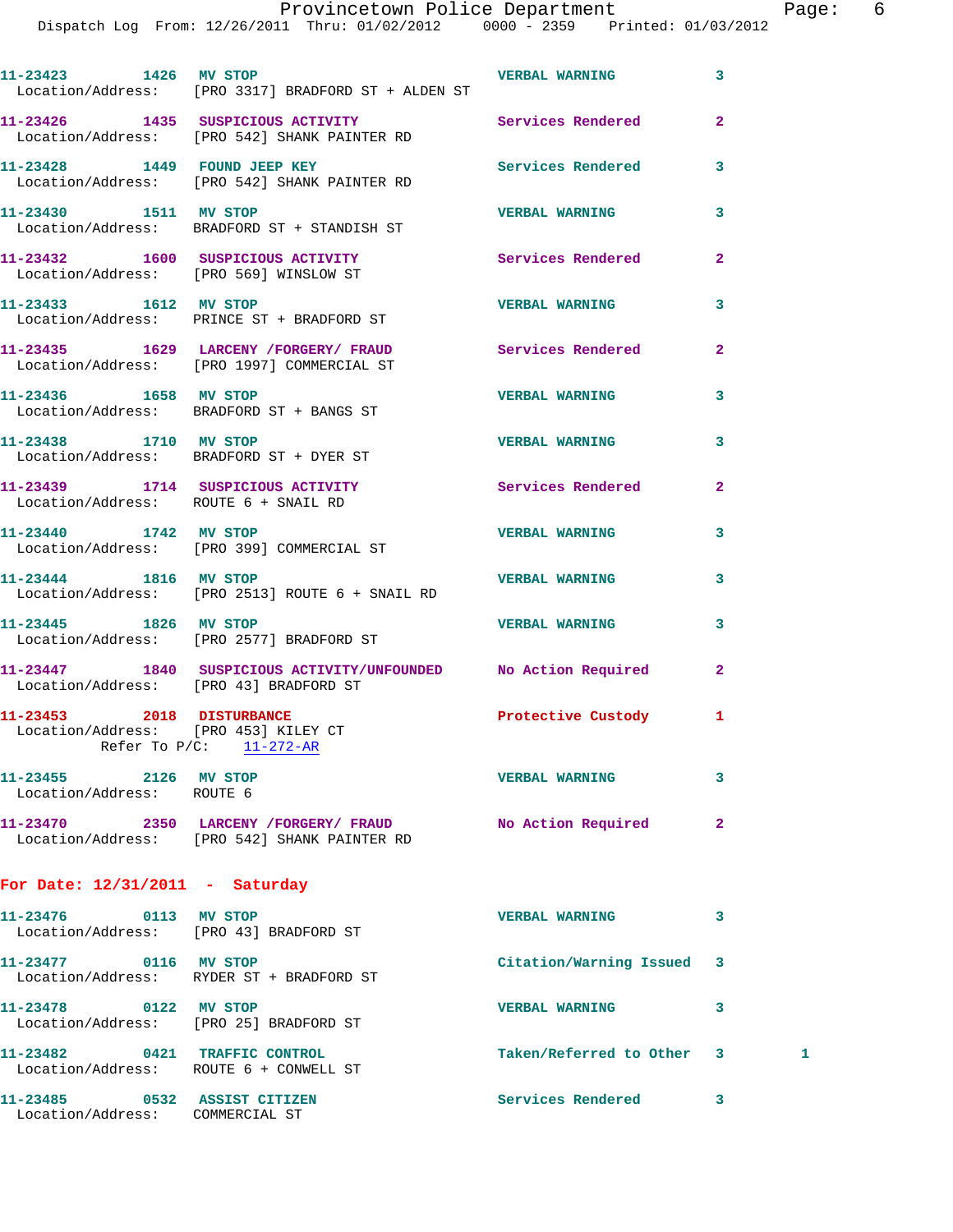|                                                                    | Provincetown Police Department<br>Dispatch Log From: 12/26/2011 Thru: 01/02/2012 0000 - 2359 Printed: 01/03/2012 |                           | E                       |
|--------------------------------------------------------------------|------------------------------------------------------------------------------------------------------------------|---------------------------|-------------------------|
| $11 - 23492$ 0649                                                  | <b>MV STOP</b><br>Location/Address: WINSLOW ST + BRADFORD ST                                                     | Citation/Warning Issued 3 |                         |
| 11-23497 0729 FOUND PROPERTY                                       | Location/Address: [PRO 519] RACE POINT RD                                                                        | No Action Required        | 3                       |
| 11-23499 0808 LOST HONDA KEY                                       | Location/Address: [PRO 542] SHANK PAINTER RD                                                                     | Services Rendered         | 3                       |
| 11-23501 0819 COMPLAINT<br>Location/Address: [PRO 2761] COTTAGE ST |                                                                                                                  | Vehicle Towed             | 3                       |
| 11-23505 1037                                                      | <b>FOUND KEY</b><br>Location/Address: [PRO 2935] COMMERCIAL ST                                                   | Services Rendered         | 3                       |
| 11-23507 1135 SUSPICIOUS ACTIVITY<br>Location/Address:             | [PRO 542] SHANK PAINTER RD                                                                                       | Services Rendered         | $\overline{\mathbf{2}}$ |

**11-23512 1228 ASSIST AGENCY / MUTUAL AID Services Rendered 3** 

**11-23513 1231 MV STOP VERBAL WARNING 3** 

**11-23521 1356 MV STOP VERBAL WARNING 3** 

**11-23523 1441 MV STOP VERBAL WARNING 3** 

**11-23524 1502 LOST BLACK GLOVES Services Rendered 3**  Location/Address: [PRO 542] SHANK PAINTER RD

Location/Address: [PRO 1928] BRADFORD ST

Location/Address: [PRO 1886] BRADFORD ST

Location/Address: [PRO 539] SHANK PAINTER RD

Location/Address: BRADFORD ST + WEBSTER AVE

- **11-23533 1752 COMPLAINT/TRAFFIC LIGHTS Services Rendered 3**  Location/Address: [PRO 2479] ROUTE 6
- **11-23535 1821 MV STOP VERBAL WARNING 3**  Location/Address: [PRO 537] SHANK PAINTER RD
- **11-23539 1834 MV STOP VERBAL WARNING 3**  Location/Address: [PRO 2521] ROUTE 6
- **11-23540 1846 MV STOP VERBAL WARNING 3**  Location/Address: [PRO 3231] BRADFORD ST
- **11-23543 1922 MV STOP VERBAL WARNING 3**  Location/Address: [PRO 29] BRADFORD ST
- **11-23545 1928 MV STOP VERBAL WARNING 3**  Location/Address: BRADFORD ST + MONTELLO ST
- **11-23547 1931 MV STOP VERBAL WARNING 3**  Location/Address: [PRO 3296] SHANK PAINTER RD
- **11-23548 1935 MV STOP VERBAL WARNING 3**
- 
- Location/Address: BRADFORD ST + JOHNSON ST
- Location/Address: [PRO 2513] ROUTE 6
- **11-23572 2138 ASSIST COAST GUARD Services Rendered 3**
- 
- 
- 
- 11-23587 2248 MV STOP **No Action Required** 3
	-
- Location/Address: SHANK PAINTER RD + CAPTAIN BERTIE RD
- **11-23549 1948 MV STOP VERBAL WARNING 3**
- **11-23571 2123 MV STOP VERBAL WARNING 3** 
	-
	-
- Location/Address: [PRO 106] COMMERCIAL ST
- **11-23573 2150 MV STOP Citation/Warning Issued 3**
- Location/Address: [PRO 32] BRADFORD ST
- 
- Location/Address: [PRO 49] BRADFORD ST
- 
- Page: 7
	-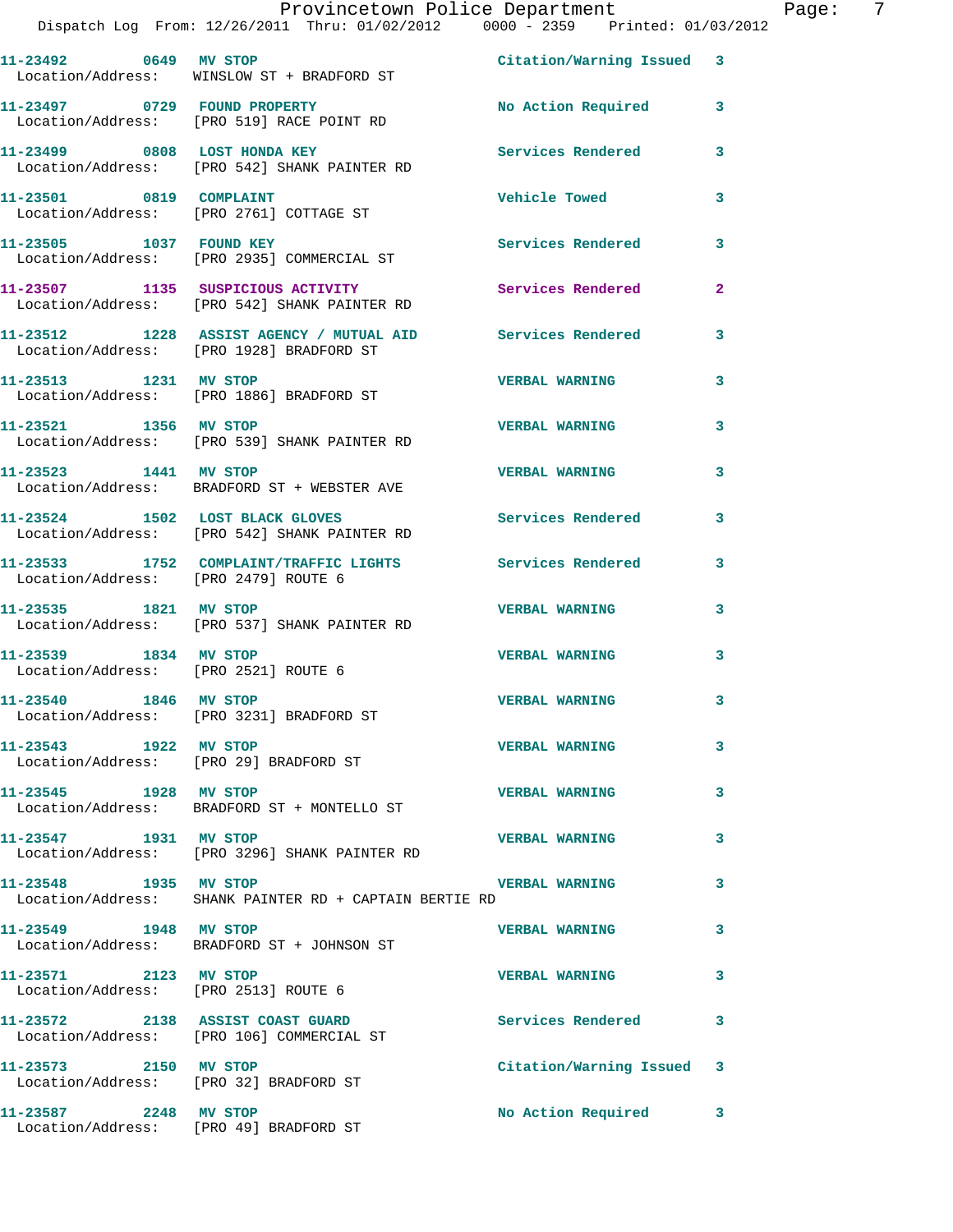|                                                  | Dispatch Log From: 12/26/2011 Thru: 01/02/2012 0000 - 2359 Printed: 01/03/2012                                |                          |              |
|--------------------------------------------------|---------------------------------------------------------------------------------------------------------------|--------------------------|--------------|
|                                                  | 11-23589 2305 COMPLAINT<br>Location/Address: [PRO 1886] BRADFORD ST                                           | Services Rendered 3      |              |
| For Date: $01/01/2012$ - Sunday                  |                                                                                                               |                          |              |
| 12-1 0001 MV STOP                                | Location/Address: [PRO 3094] COMMERCIAL ST                                                                    | <b>VERBAL WARNING</b>    | 3            |
|                                                  | 12-2 0003 COMPLAINT/FIREWORKS<br>Location/Address: [PRO 146] COMMERCIAL ST                                    | <b>Services Rendered</b> | 3            |
| 12-3 0021 MV STOP                                | Location/Address: [PRO 444] HIGH POLE HILL                                                                    | <b>VERBAL WARNING</b>    | 3            |
| 12-7 0040 DISTURBANCE                            | Location/Address: [PRO 399] COMMERCIAL ST                                                                     | Transported to Hospital  | 1            |
| 12-11 0112 MV STOP                               | Location/Address: COURT ST + BRADFORD ST                                                                      | <b>VERBAL WARNING</b>    | 3            |
| 12-16 0121 MV STOP                               | Location/Address: [PRO 105] COMMERCIAL ST                                                                     | <b>VERBAL WARNING</b>    | 3            |
| 12-19 0152 MV STOP<br>Location/Address: BANGS ST |                                                                                                               | Citation/Warning Issued  | 3            |
|                                                  | 12-20 0153 SUSPICIOUS ACTIVITY<br>Location/Address: HOWLAND ST + BRADFORD ST                                  | Protective Custody       | $\mathbf{2}$ |
| 12-22 0238 DISTURBANCE                           | Refer To $P/C$ : 12-2-AR                                                                                      | Unfounded                | 1            |
|                                                  | Location/Address: [PRO 106] COMMERCIAL ST                                                                     |                          |              |
|                                                  | 12-24 0259 MV STOP<br>Location/Address: [PRO 3004] BRADFORD ST                                                | No Action Required       | 3            |
|                                                  | 12-25 0300 ASSIST CITIZEN/RESCUE<br>Location/Address: [PRO 2227] BRADFORD ST                                  | Transported to Hospital  | 3            |
|                                                  | 12-27 0329 FOUND PHONE/RETURNED<br>Location/Address: [PRO 542] SHANK PAINTER RD                               | <b>Services Rendered</b> | 3            |
|                                                  | 12-28 0419 FOUND CARD CARRIER/RETURNED Services Rendered<br>Location/Address: [PRO 542] SHANK PAINTER RD      |                          | 3            |
|                                                  | 12-34 0717 SPEED DOLLY ASSIGNMENT Services Rendered<br>Location/Address: [PRO 542] WEST VINE ST + BRADFORD ST |                          | 3            |
|                                                  | 12-36 6949 ASSIST AGENCY / MUTUAL AID Services Rendered<br>Location/Address: [PRO 1928] BRADFORD ST           |                          | 3            |
| 12-38 1059 ALARM - FIRE                          | Location/Address: [PRO 2807] ROUTE 6 RD                                                                       | <b>False Alarm</b>       | 1            |
|                                                  | 12-39 1139 TRAFFIC CONTROL<br>Location/Address: ROUTE 6 + CONWELL ST                                          | Services Rendered        | 3            |
|                                                  | 12-40 1141 ASSIST AGENCY / MUTUAL AID Services Rendered<br>Location/Address: BRADFORD ST + KENDALL LN         |                          | 3            |
| 12-41 1148 ALARM - GENERAL                       | Location/Address: [PRO 196] COMMERCIAL ST                                                                     | Services Rendered        | 1            |
|                                                  | 12-46 1406 LOST DRIOD PHONE<br>Location/Address: [PRO 542] SHANK PAINTER RD                                   | Services Rendered        | 3            |
| 12-49 1519 FOUND WALLET                          | Location/Address: [PRO 3121] COMMERCIAL ST                                                                    | <b>Services Rendered</b> | 3            |
|                                                  |                                                                                                               |                          |              |